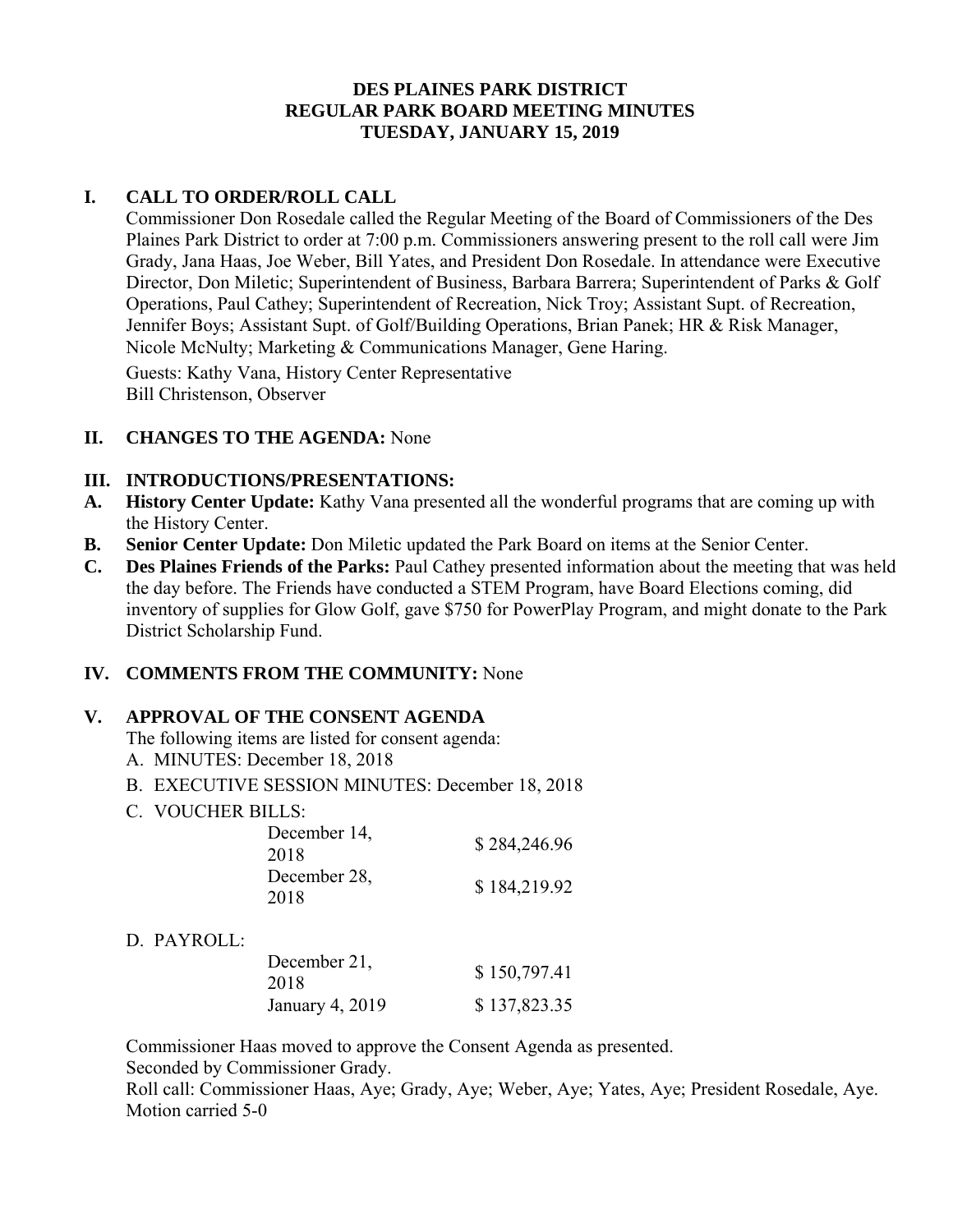**VI. M-NASR REPORT:** Executive Director Miletic indicated there will be a special meeting to address the hiring of Sue Bear's replacement.

# **VII. MONTHLY REPORTS**

# **A. EXECUTIVE DIRECTOR**:

Executive Director Don Miletic reviewed items contained in his written report, in addition to:

- Spoke about the potential for a minimum wage increase coming and how staff are calculating the impact of an increase.
- The Park District decided not to pursue incorporating some of the SPARKS program next year. The timing and staffing was not the right time.
- Staff are working on a Bike Grant for Cumberland Terrace. Wharton Sinkler is involved in this and we are working with GeWalt Hamilton on a proposal and grant writing.
- At the Mayors, address there was talk about Big Bend having a park once the homes are all removed. This is not an option.
- Thanked staff for all their work on Distinguished Agency and Strategic Plan.

Discussion: Commissioner Haas asked if there was any news on Mike Lake and the monument. Executive Director informed the board there was none. Last meeting involved Mike walking out because we would not enter into an exclusive agreement. Have not heard anything.

# **B. PARKS AND GOLF DEPARTMENT & OPERATIONS**

Superintendent of Parks and Golf Operations Paul Cathey reviewed items contained in his written report, in addition to:

- The work on the fire alarm panel upgrade at Prairie Lakes started.
- Dance Idol preparation is in full gear and staff have been doing a great job.
- Corrie presented his area of operations.
- Brian presented his area of operations.

Discussion: None.

# **C. BUSINESS DEPARTMENT**

Superintendent Barbara Barrera reviewed items contained in her written report in addition to:

- Barb introduced Gosia and welcomed her to the team.
- Barb informed the Park Board of the work that is being done for the IT issues we had last month.
- Barb relayed all the great work staff are doing on budgets.

Discussion: None.

# **FINANCIAL REPORT**

Superintendent of Business Barbara Barrera presented the monthly financial report.

Commissioner Weber moved to accept the Financial Report for January 2019, subject to audit and placing a copy on file.

Seconded by Commissioner Yates.

Discussion: None.

Roll call: Commissioner Haas, Aye; Grady, Aye; Weber, Aye; Yates, Aye; President Rosedale, Aye. Motion carried 5-0

# **D. RECREATION DEPARTMENT & OPERATIONS**

Superintendent Nick Troy reviewed items contained in his written report in addition to:

- Iroquois Intersession was held at Prairie Lakes in the past month.
- Jennifer presented her area of operations.

Discussion: None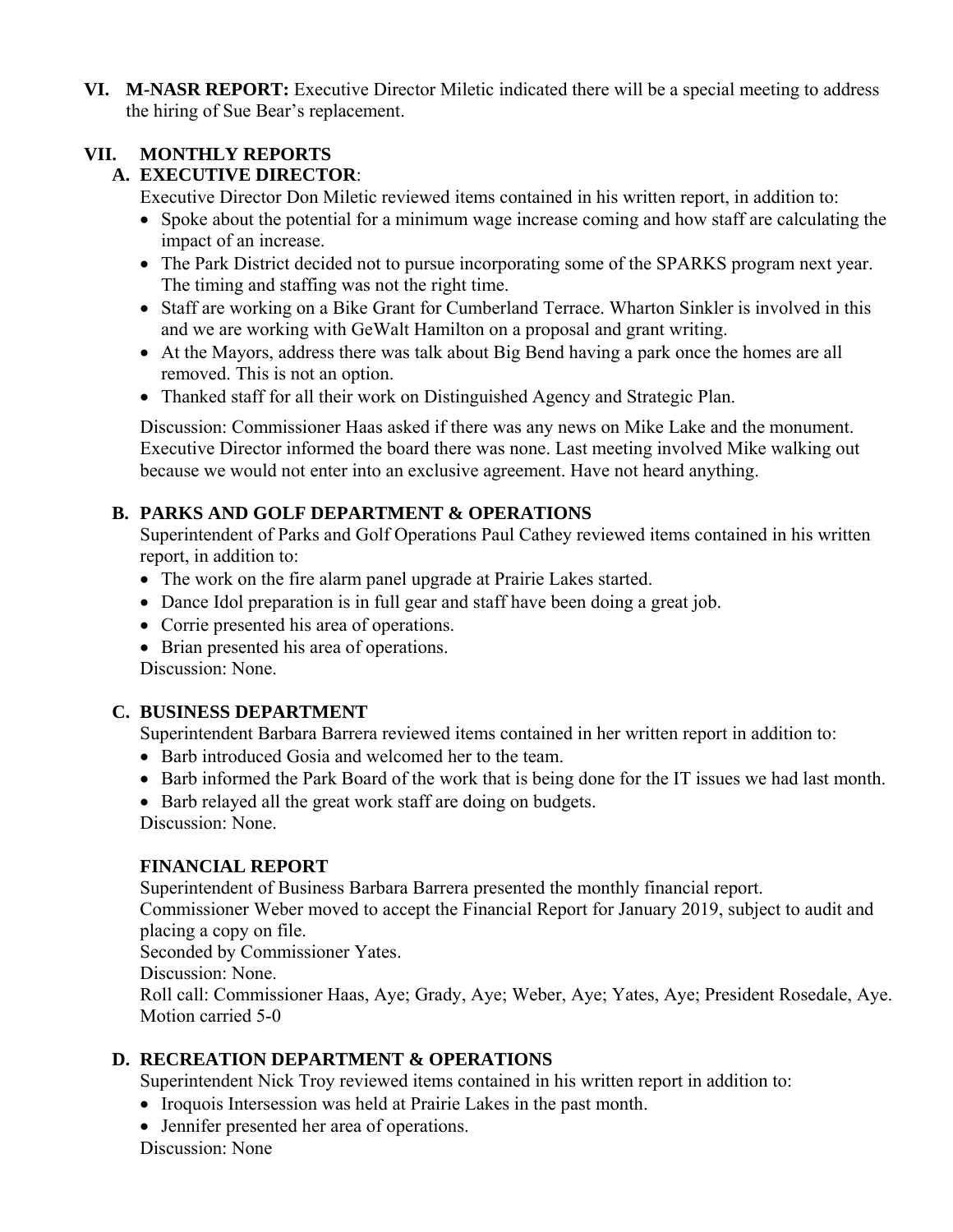**VIII. UNFINISHED BUSINESS:** Executive Director Miletic presented information about the Prairie Lakes Indoor Pool Spreadsheet which will part of the board packet each month. Paul will be point on construction for the project and we are trying to pin point a date for groundbreaking.

### **IX. NEW BUSINESS: Agenda Item 9-A: Revisions to the Wage & Salary Administration Policy**

Nicole McNulty, HR & Risk Manager presented her report and the minor changes to the policy. We need to review and approve this policy for Distinguished Agency.

Commissioner Grady moved that the Des Plaines Park Board of Commissioners approve the revisions to the 2019 Wage & Salary Adminstrion Policy as presented. Seconded by Commissioner Weber. Discussion: None. Roll call: Commissioner Haas, Aye; Grady, Aye; Weber, Aye; Yates, Aye; President Rosedale, Aye. Motion carried 5-0

## **Agenda Item 9-B: Revisions to Employee Handbook**

 Nicole McNulty, HR & Risk Manager presented changes to the employee Handbook and there were a few questions. It was decided by Executive Director to table this item and bring it back to the Park Board in February.

### **Agenda Item 9-C: Proposed Pool Pass Fee Increases for 2019**

Nick Troy, Supt. of Recreation presented the pool fees for 2019 in his report.

Commissioner Weber moved to that the Park Board of Commissioners approve the 2019 Pool Pass Fees as proposed. Seconded by Commissioner Grady. Discussion: None. Roll call: Commissioner Haas, Aye; Grady, Aye; Weber, Aye; Yates, Aye; President Rosedale, Aye. Motion carried 5-0

### **X. CORRESPONDENCE:**

A thank you from the Self Help Closet & Pantry.

# **XI. COMMISSIONER COMMENTS:**

Commissioner Weber: Conference is coming and excited about getting some new ideas. Commissioner Grady: Attended the New Year's Eve Party, loved it and kids had a great time.

Commissioner Yates: Staff have been doing wonderful and thanks for all the hard work.

Commissioner Haas: Spoke about the Community Backpack project. The amazing job by staff to clear the snow.

Commissioner Rosedale: Thanks for all the hard work and Izaak Walton is having a Big Run Wolf Ranch event on 1/19 from noon to 1:30.

### **XII. EXECUTIVE SESSION:**

Commissioner Haas made a motion to go into executive session to consider matters related to Real Estate, Personnel, Litigation, Review of Closed Session Minutes, or the setting of a price for lease of property owned by the Des Plaines Park District at 8:35 p.m.